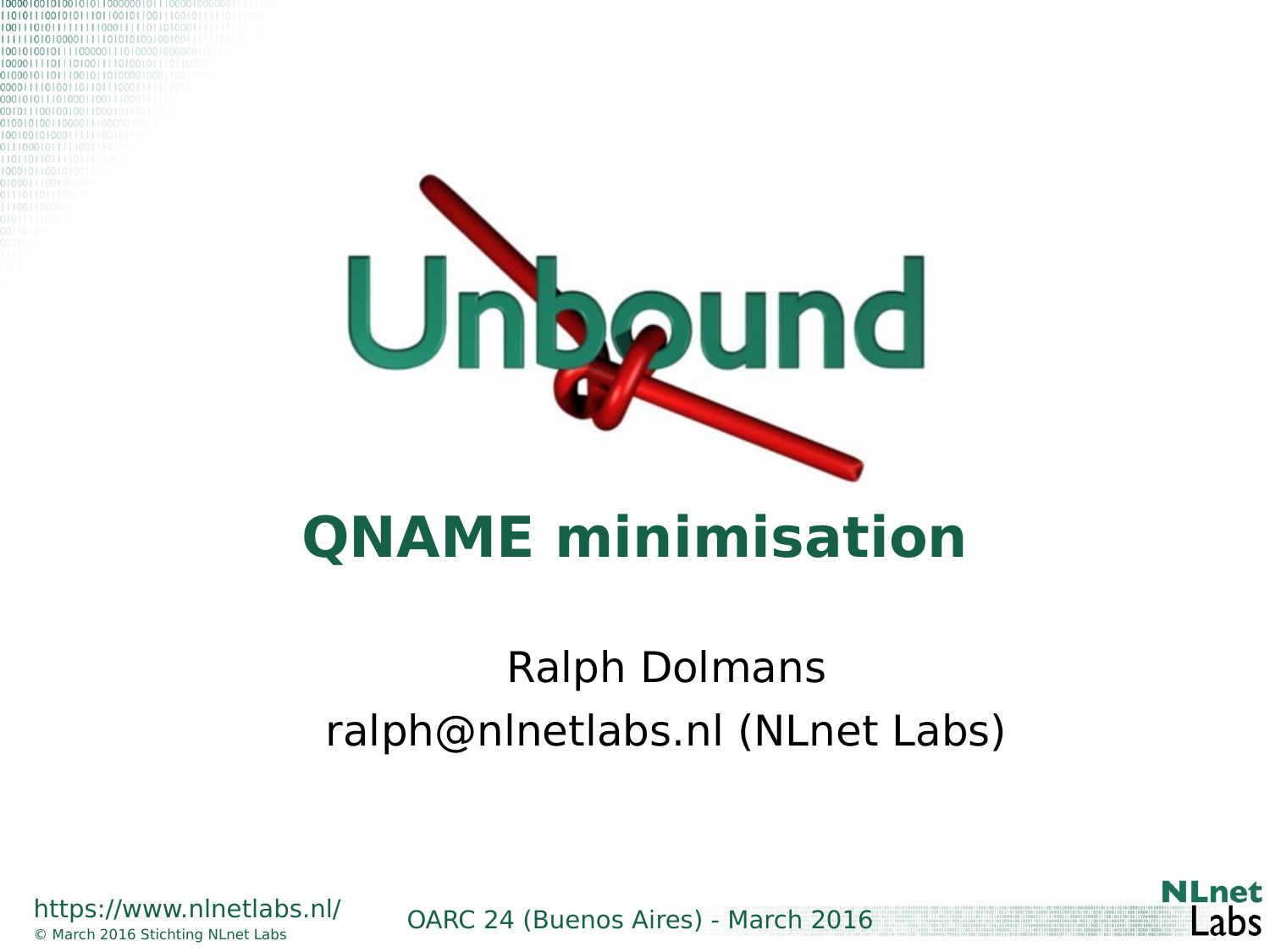#### **Introduction**

- About NLnet Labs
	- A not for profit, public benefit foundation
	- "develop Open Source software and open standards for the benefit of the Internet"
	- NSD, OpenDNSSEC, getdns, Ldns, Net::DNS
- Unbound
	- Validating, caching resolver

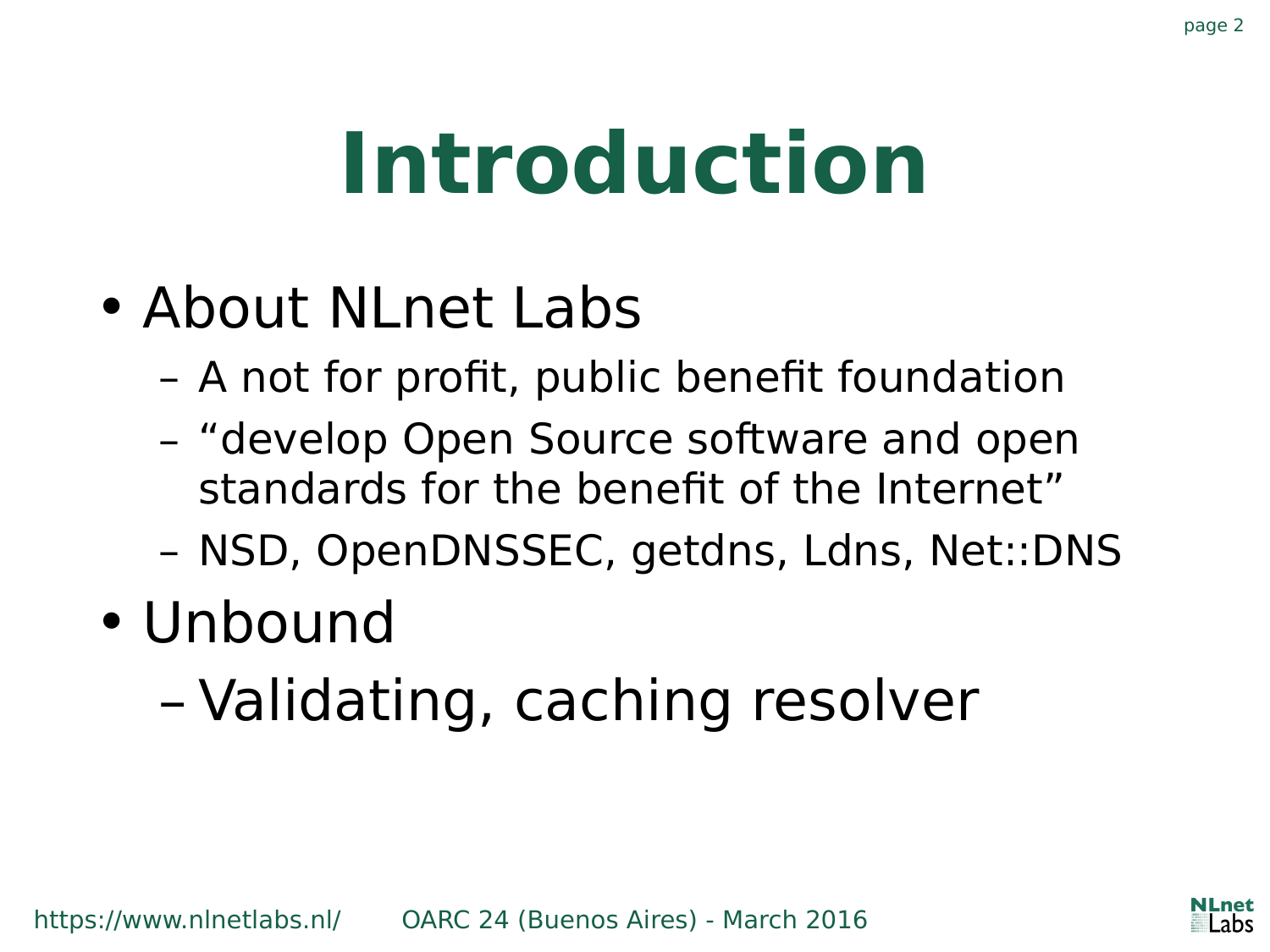# **"Pervasive Monitoring Is an Attack"**

- RFC7258
	- Pervasive monitoring is a technical attack that should be mitigated in the design of IETF protocols, where possible.

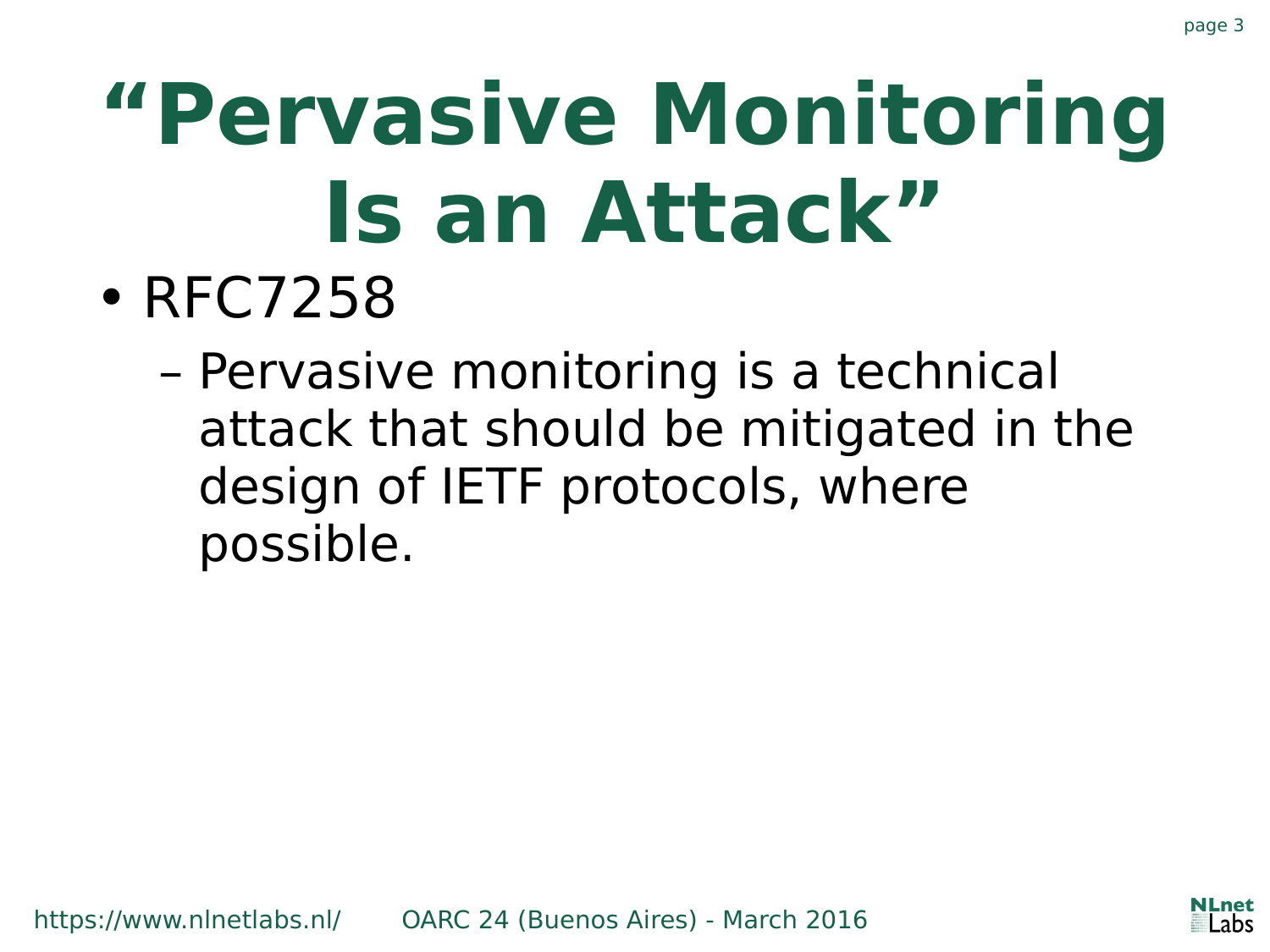# **Privacy in DNS**

- DNS data is public
- Transactions should not be public
	- MX nlnetlabs.nl.
	- `H(ralph)`.\_openpgpkey.nlnetlabs.nl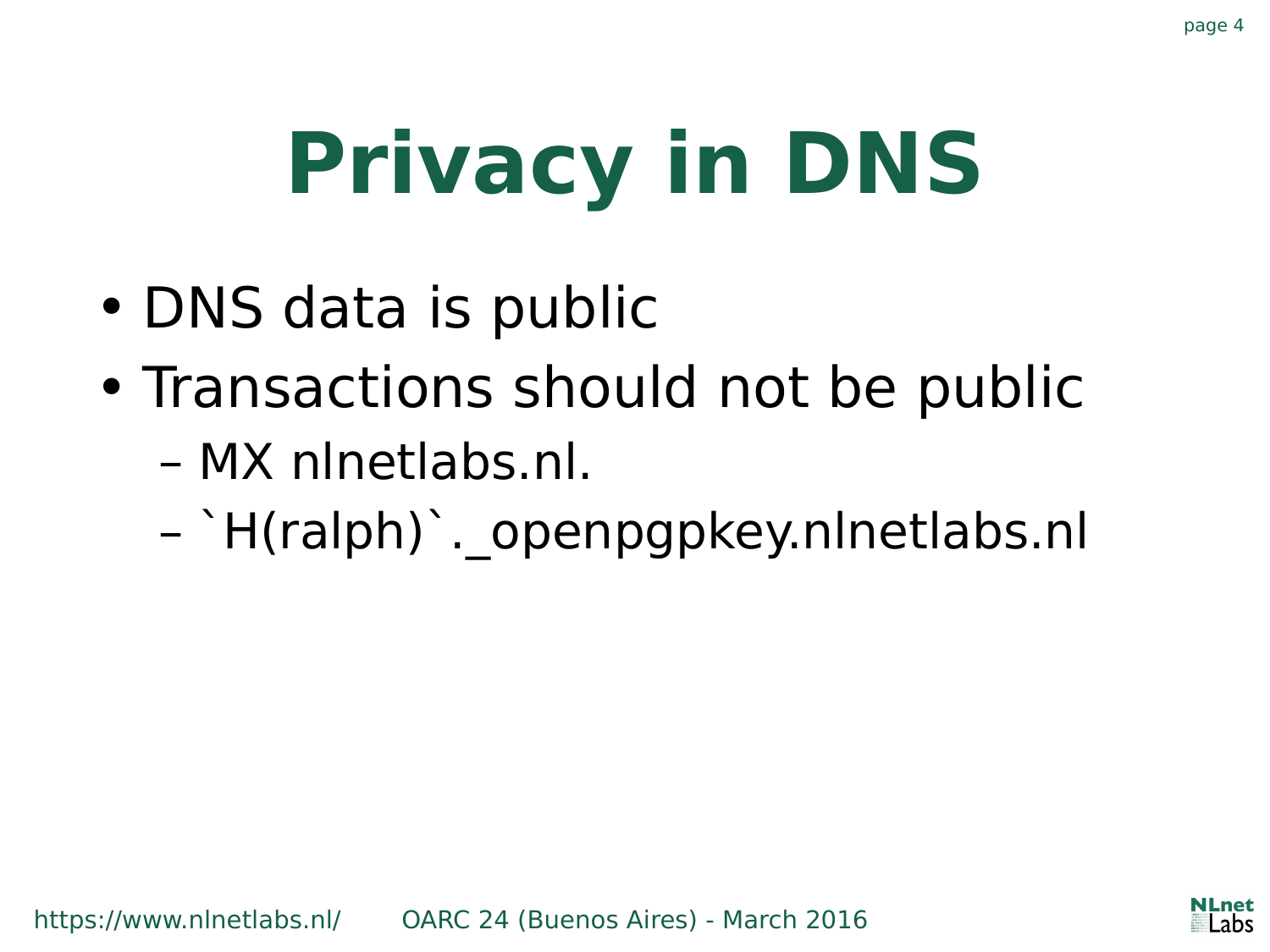# **Privacy Threat Mitigations**

- Privacy Considerations for Internet Protocols, RFC6973
	- 6.1 Data Minimization
		- "Reducing the amount of data exchanged reduces the amount of data that can be misused or leaked."
	- 6.3 Security
		- "Confidentiality: Keeping data secret from unintended listeners."

page 5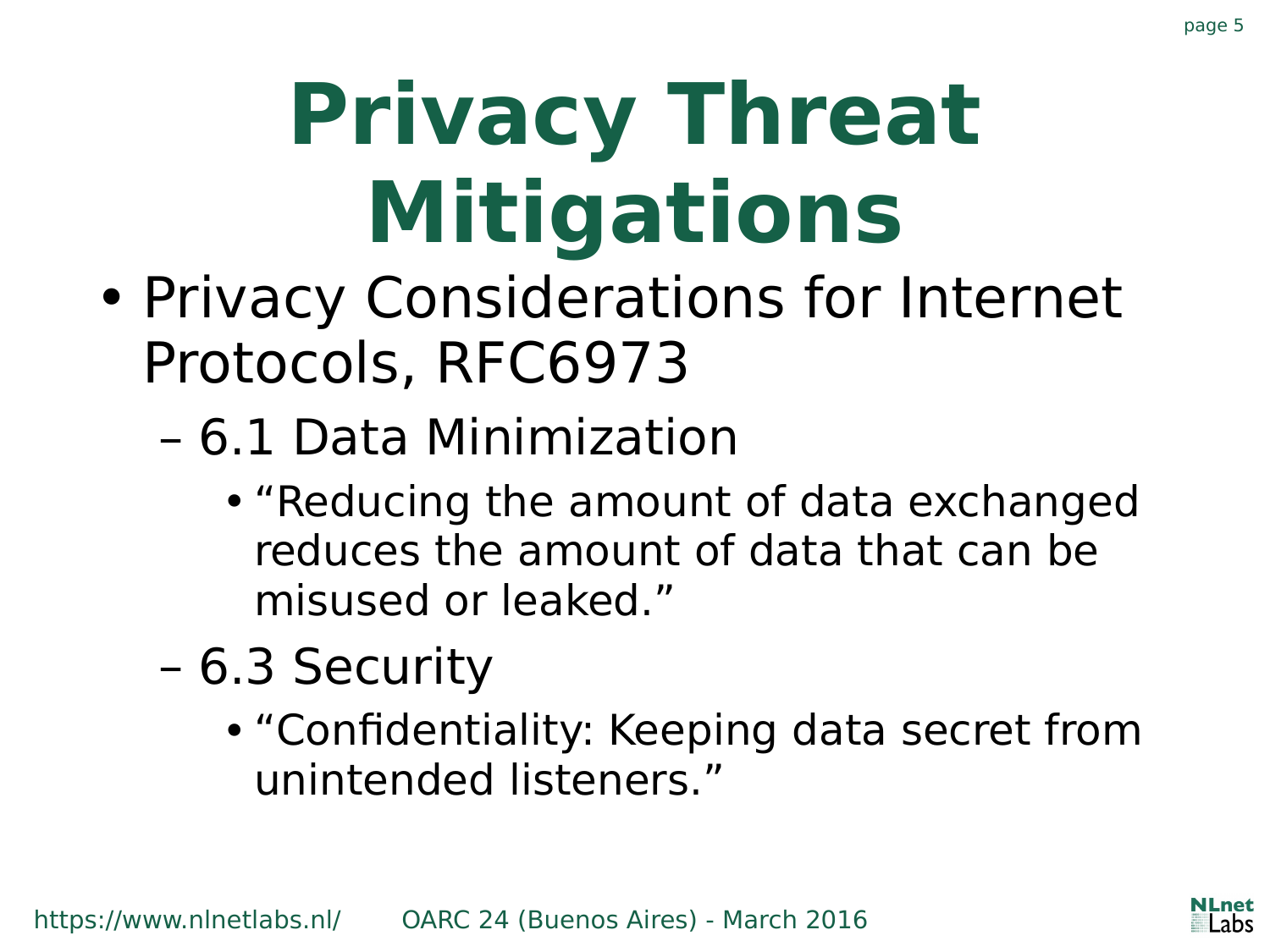

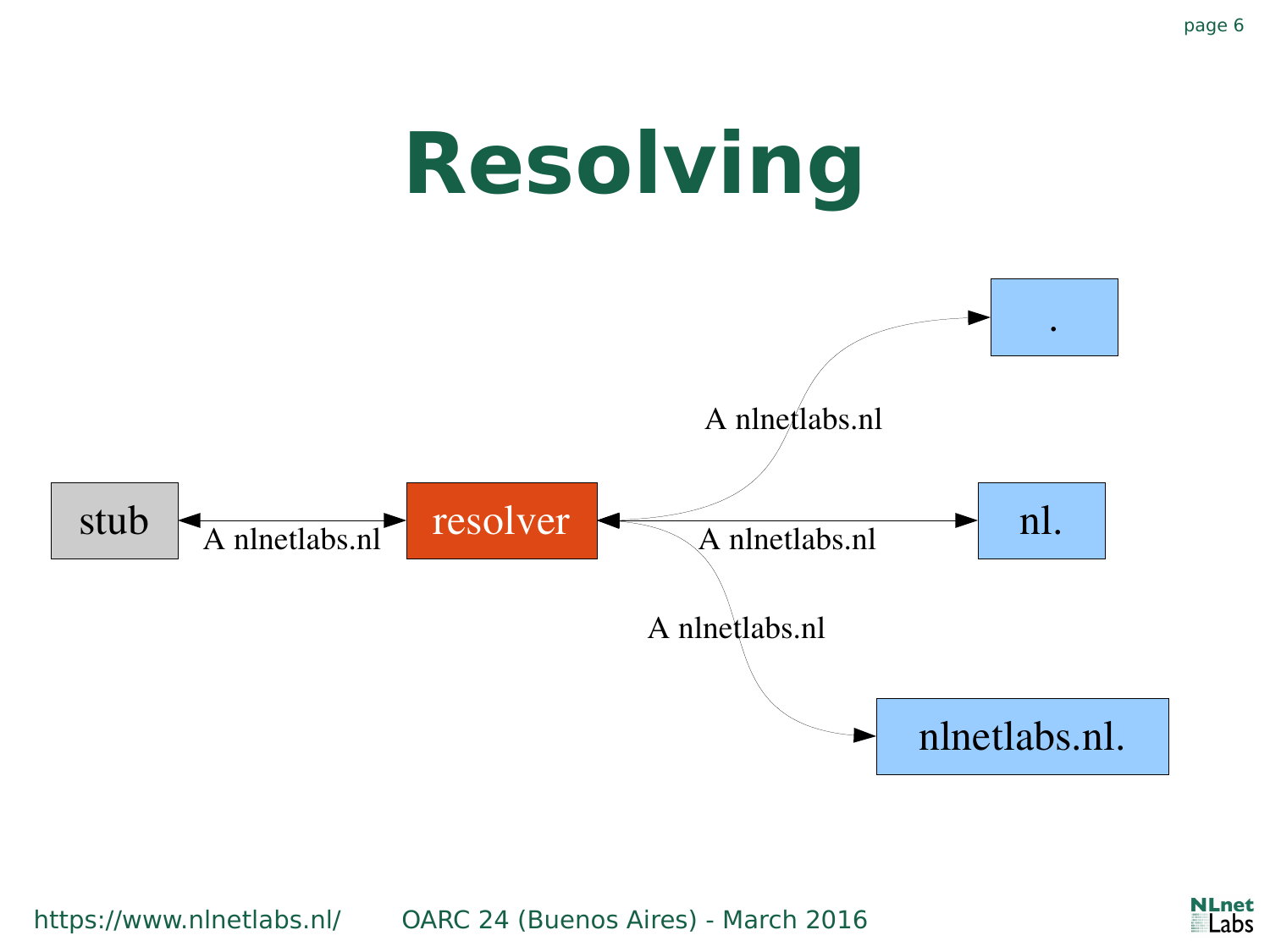## **QNAME minimisation**

- DNS Query Name Minimisation to Improve Privacy, RFC7816:
	- "The request is done with:
		- the QTYPE NS,
		- the QNAME which is the original QNAME, stripped to just one label more than the zone for which the server is authoritative."

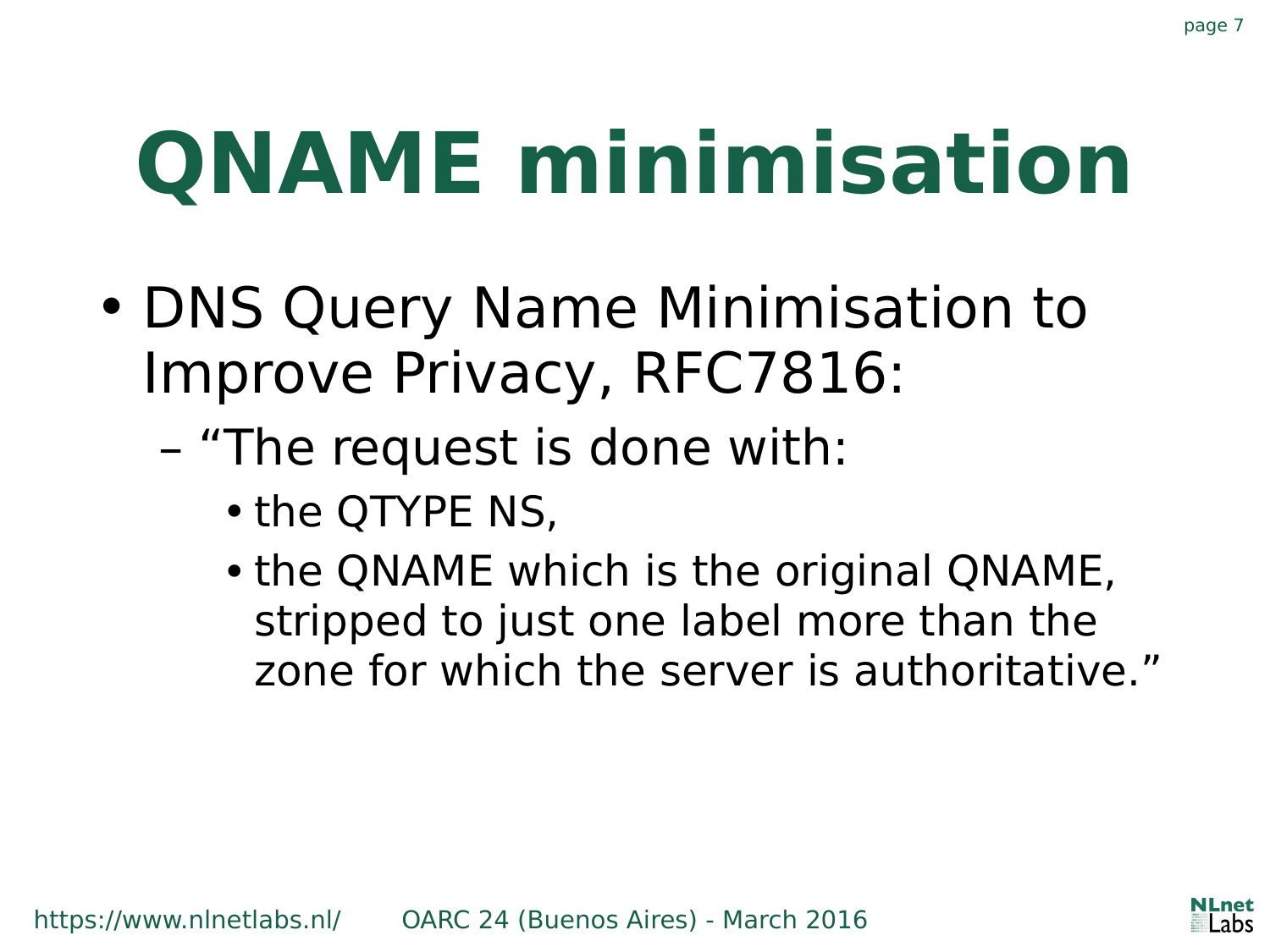#### **Resolving with QNAME minimisation**



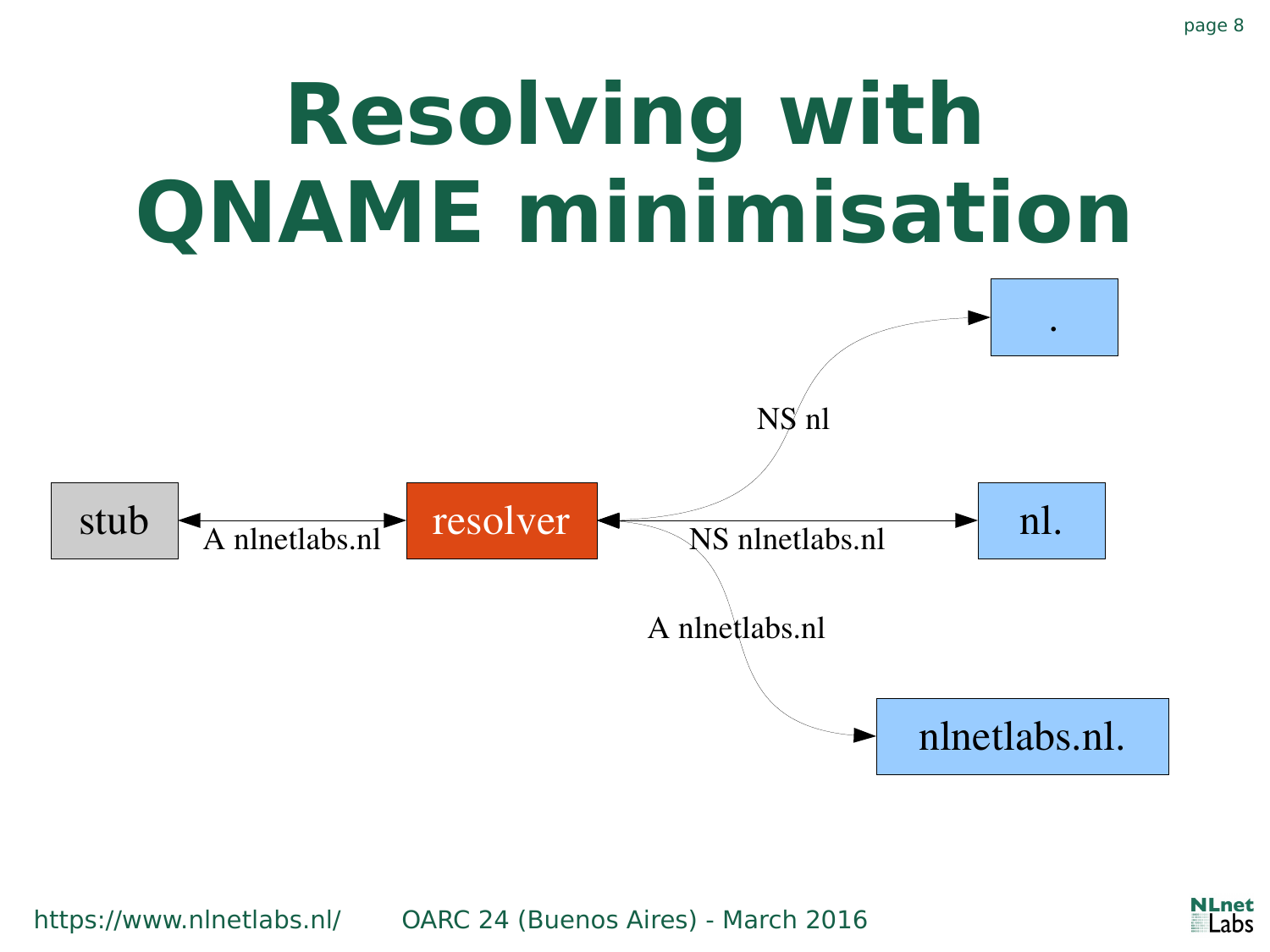## **QNAME minimisation in Unbound**

- Version 1.5.7
- Default off
- Enable in config:

server: qname-minimisation: yes

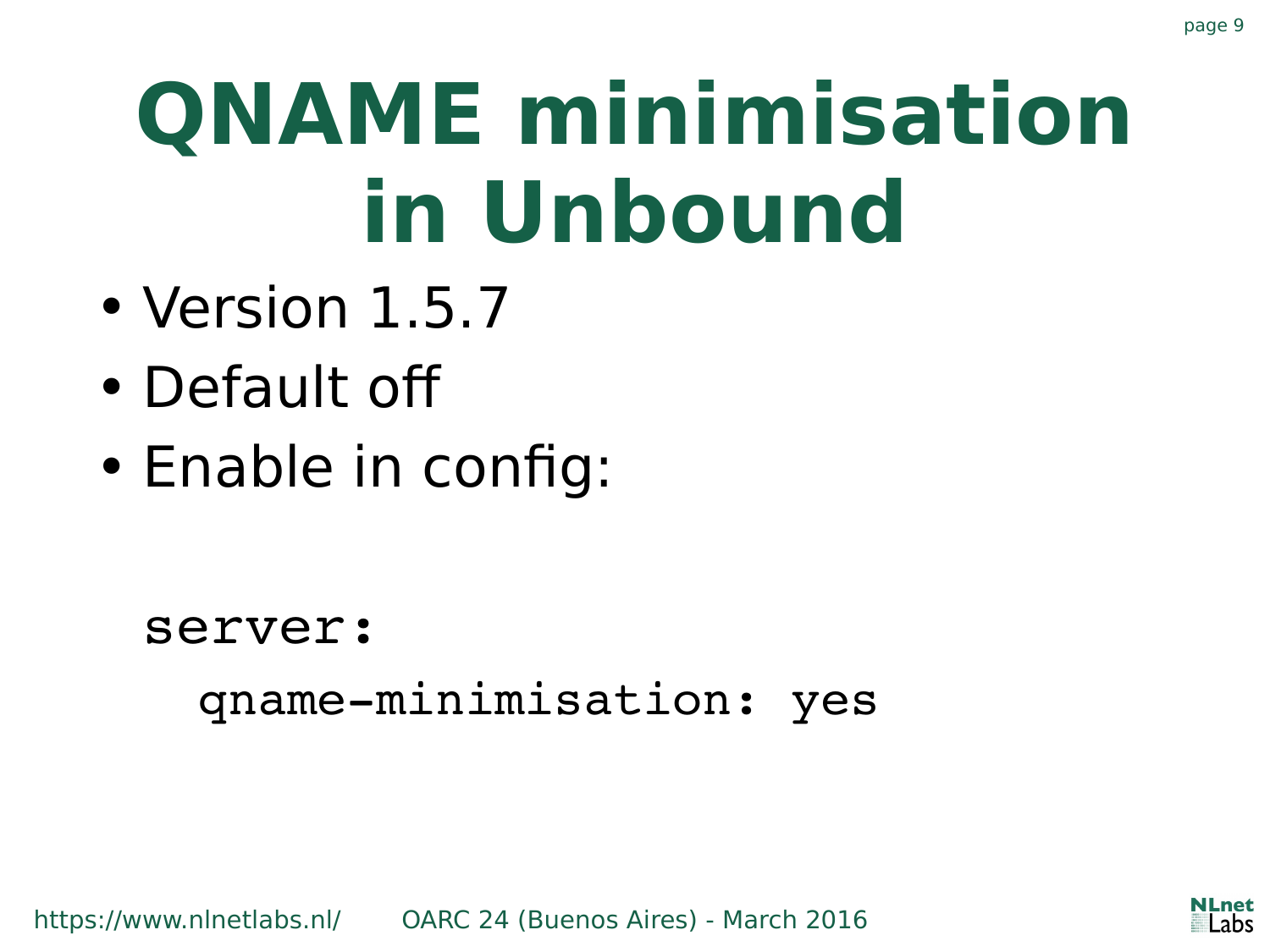#### **Resolve AAAA nlnetlabs.nl**

./unbound -dd 2>&1 | grep send

info: sending **query: nl. NS** IN debug: sending to **target: <.>** 2001:500:2d::d#53 info: sending query: **nlnetlabs.nl. NS** IN debug: sending to **target: <nl.>** 194.171.17.10#53 info: sending query: **nlnetlabs.nl. AAAA** IN debug: sending to **target: <nlnetlabs.nl.>** 2a04:b900::8:0:0:60#53



page 10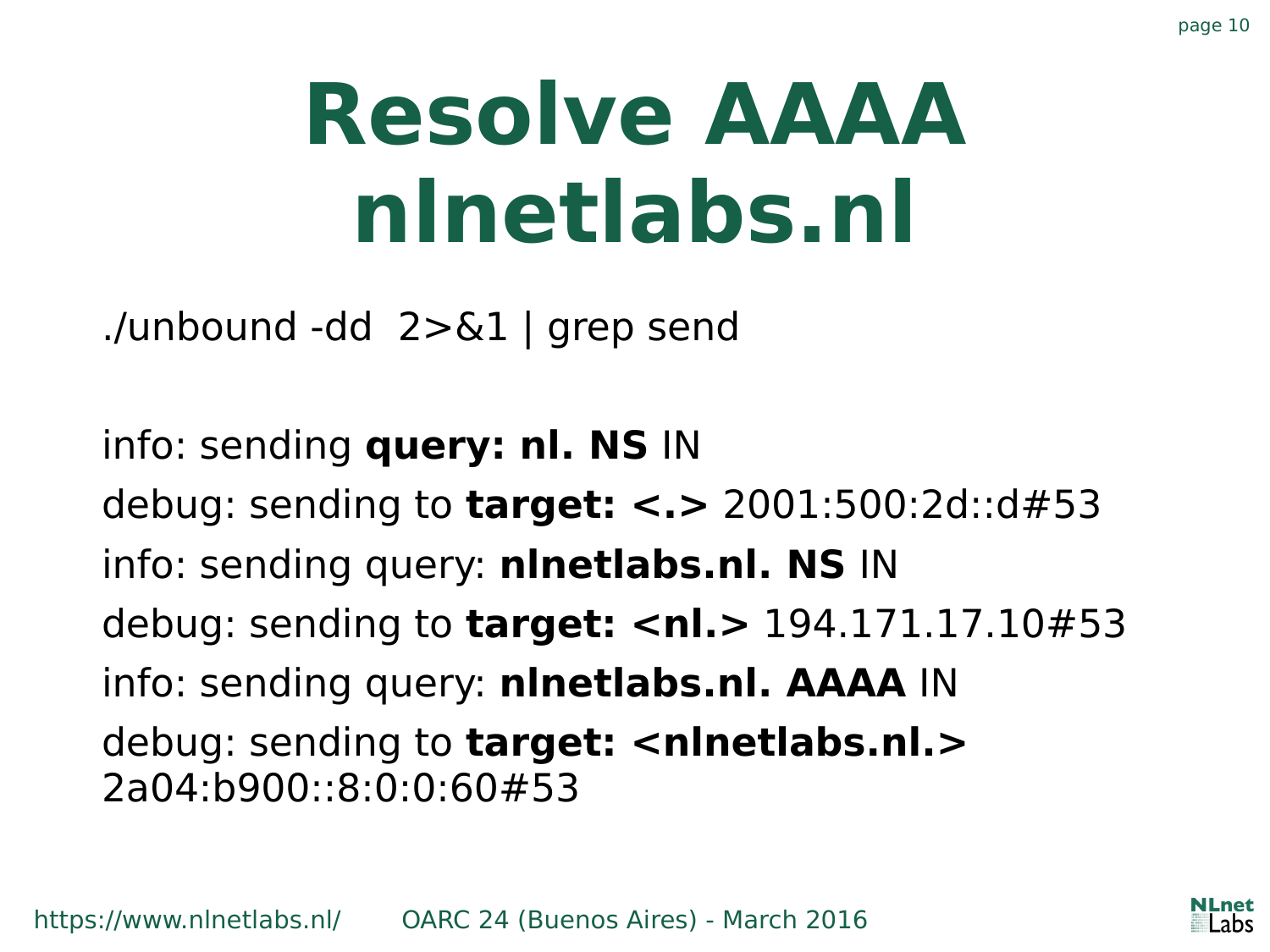.net Labs

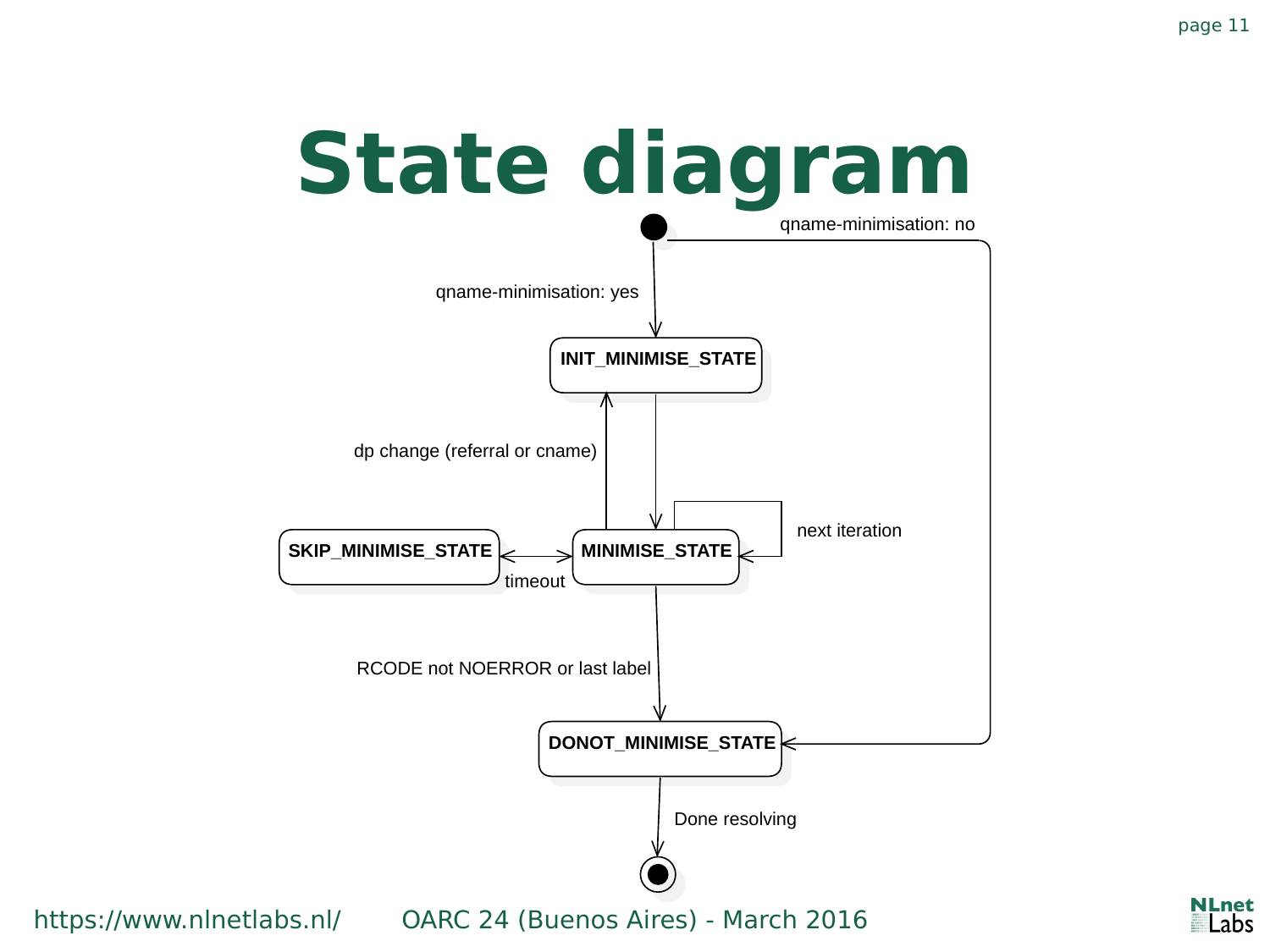# **When to stop?**

- Continue iterating until all labels from original QNAME are in minimised QNAME?
	- DoS
- Until the nameserver indicates requested domain doesn't exist (NXDOMAIN) or on error?

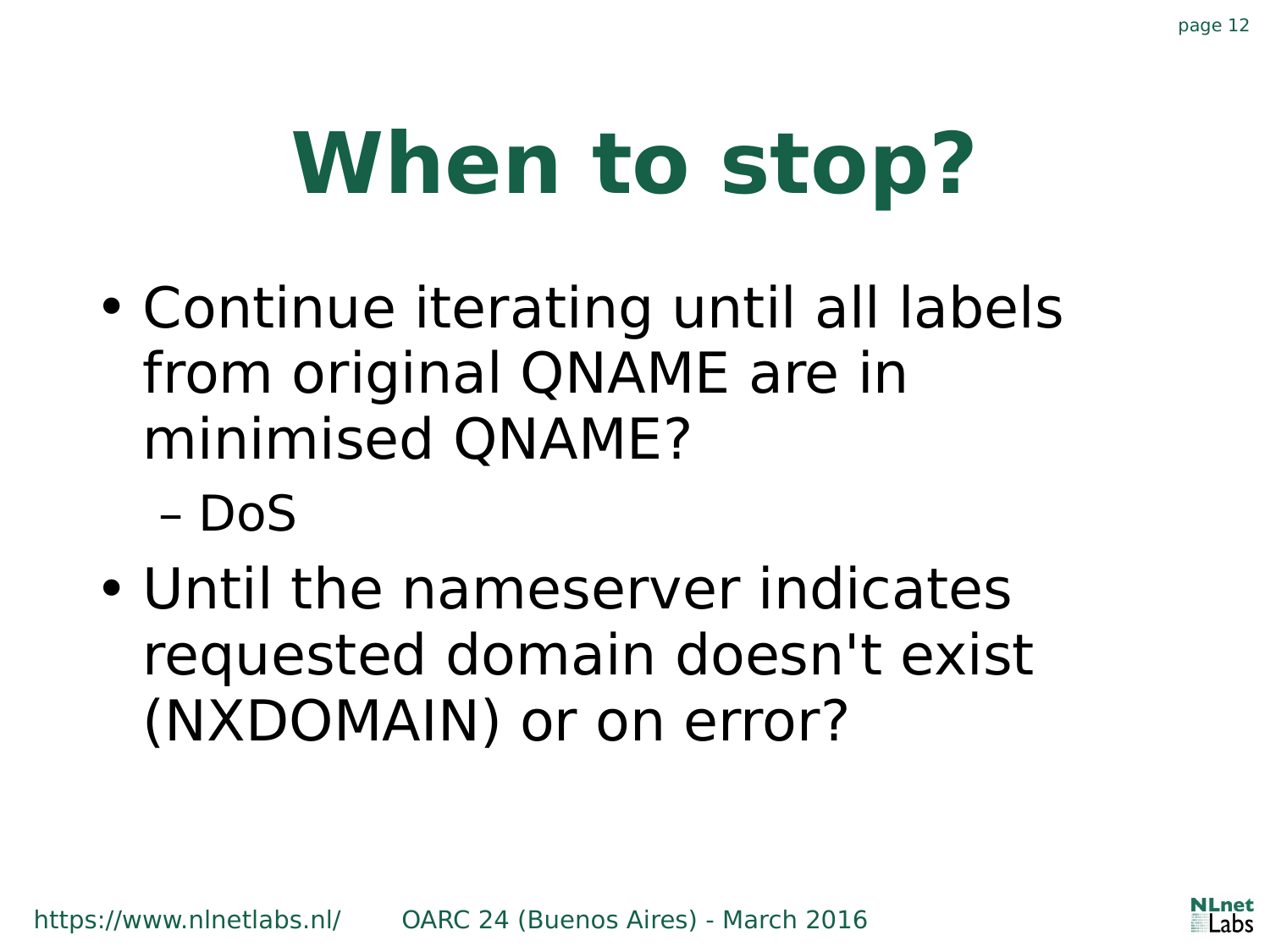## **wildcard.whitehouse. gov.edgekey.net**

info: sending **query: edgekey.net. NS** IN debug: sending to **target: <net.>** 192.5.6.30#53 info: sending **query: gov.edgekey.net. NS** IN debug: sending to **target: <edgekey.net.>** 95.100.168.65#53

#### **NXDOMAIN**



page 13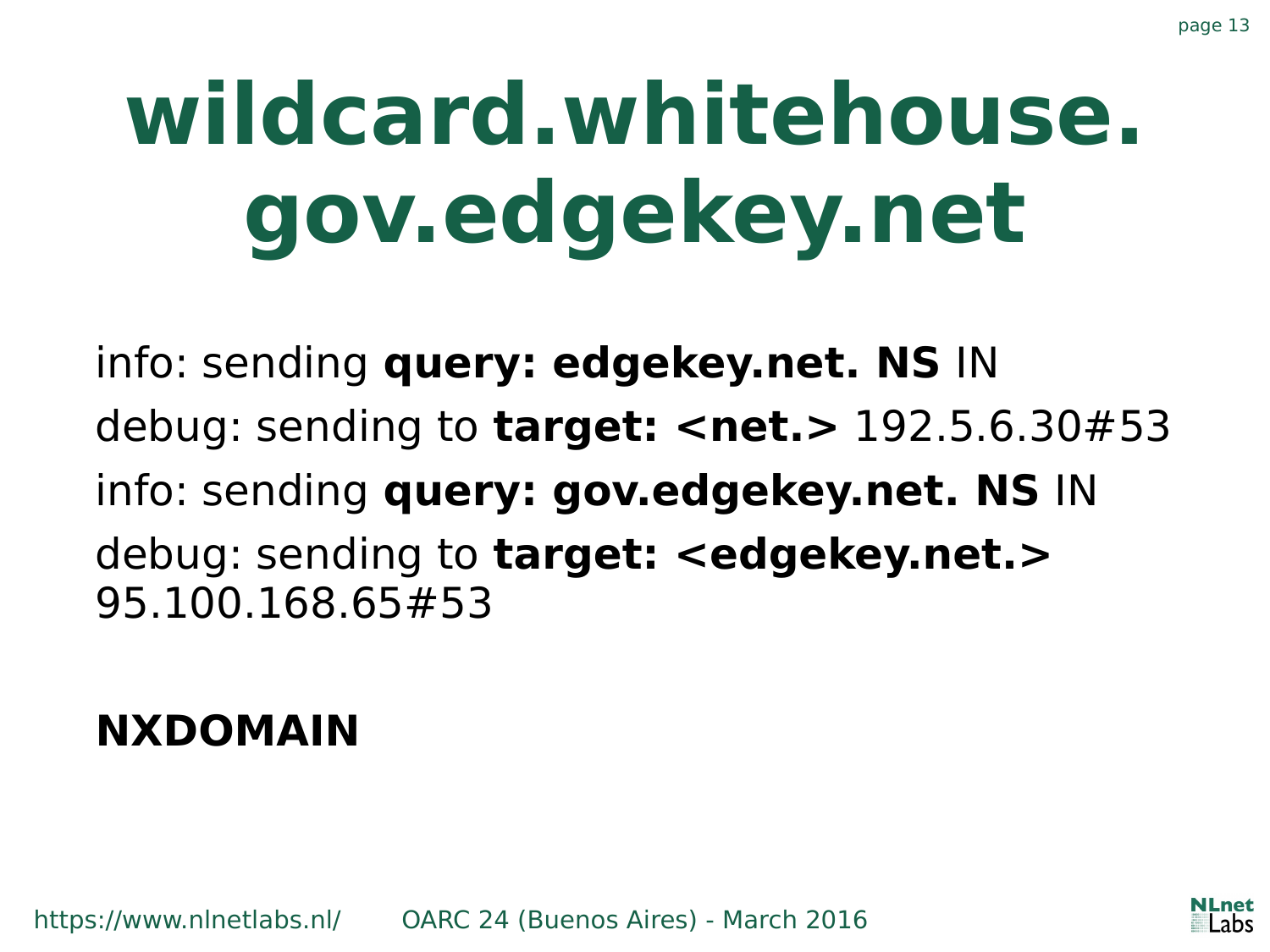# **Other wrong RCODEs**

\$ dig ns www.limburg.nl | grep status ;; ->>HEADER<<- opcode: QUERY, status: **SERVFAIL**, id: 14956

-Also: REFUSED on QTYPE=NS

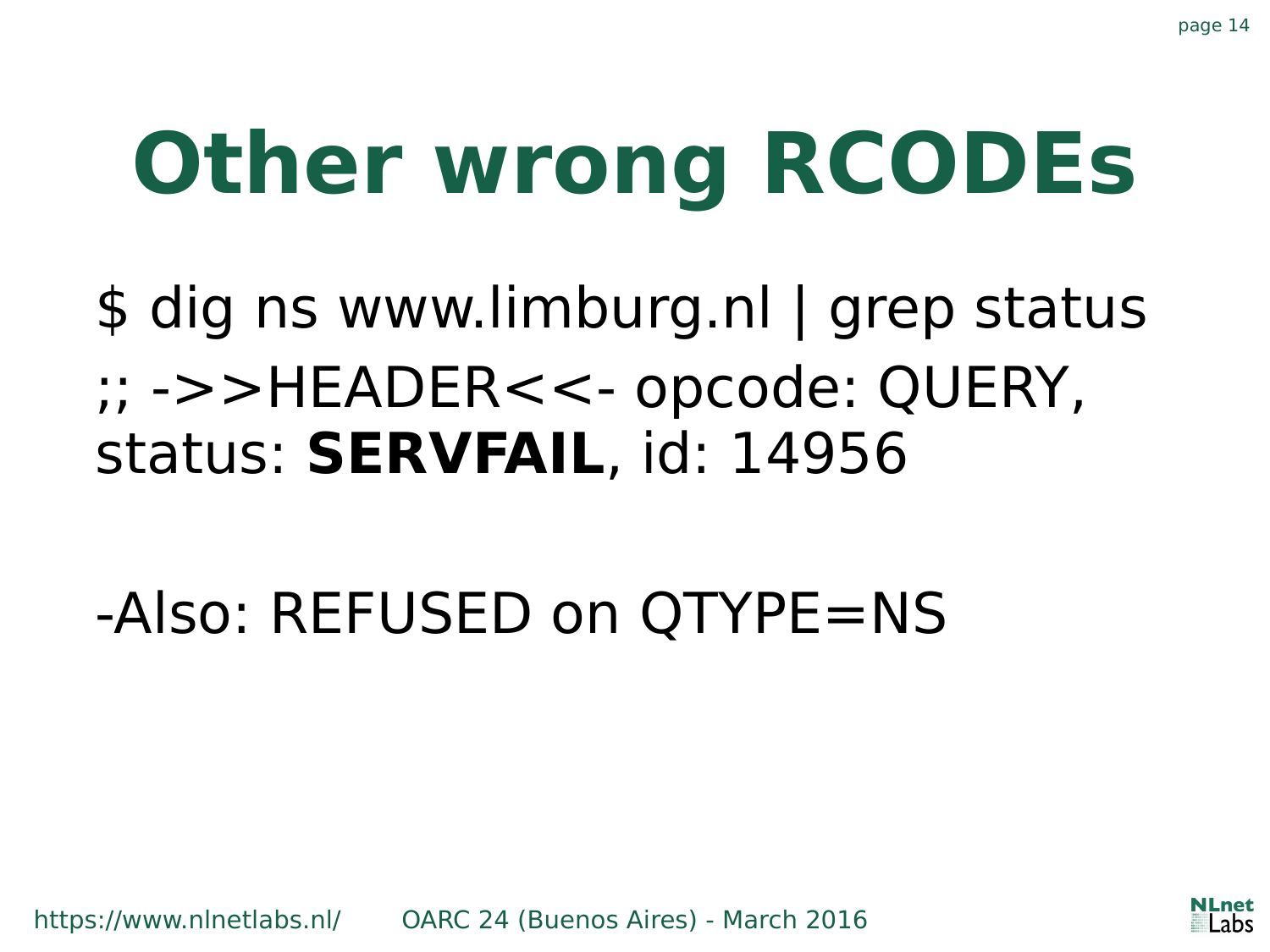# **When to stop resolving?**

- We can't ignore the RCODE and continue resolving
- We can't trust the RCODE and stop resolving
- Stop minimisation when RCODE is not NOERROR
	- DONOT\_MINIMISE\_STATE: send full QNAME and original QTYPE
- Not conform RFC

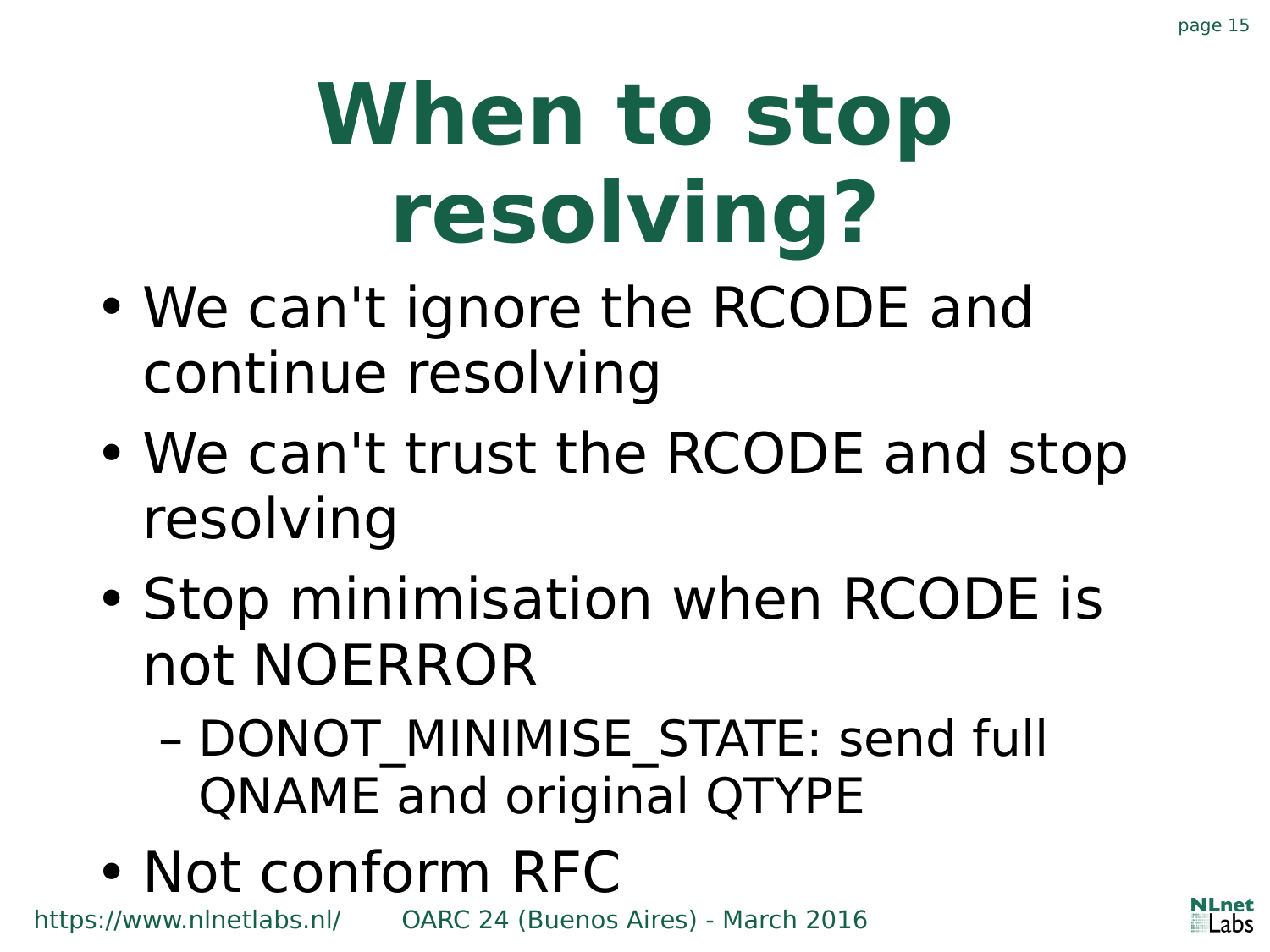# **Impact fall-back**

- Stop on NXDOMAIN decreases privacy
	- Queries become visible
		- www.nlnetlabs.**nll** visible at root
		- www.nlnetlab**ss**.nl visible at .nl
	- Active attacks possible but detectable

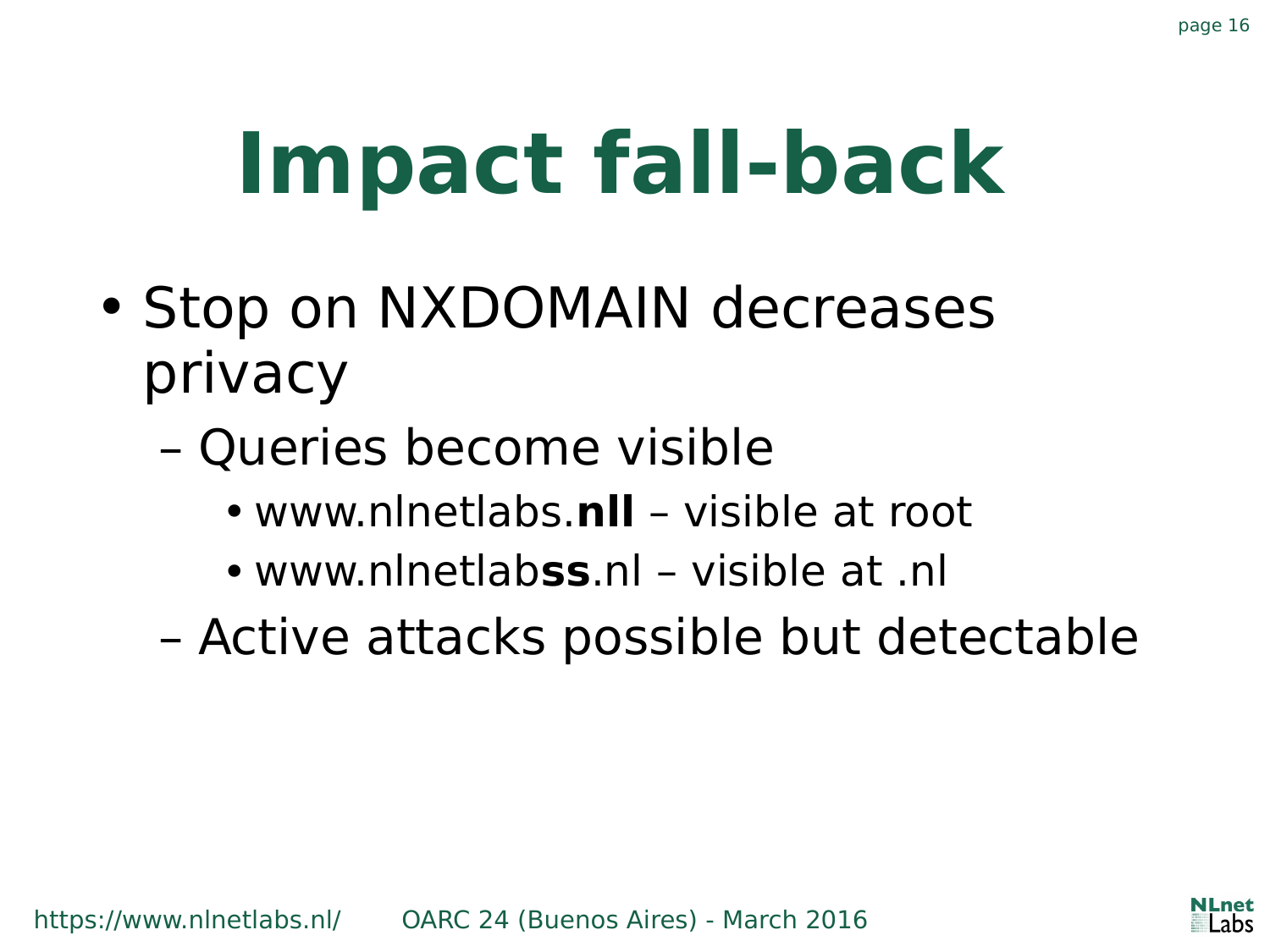

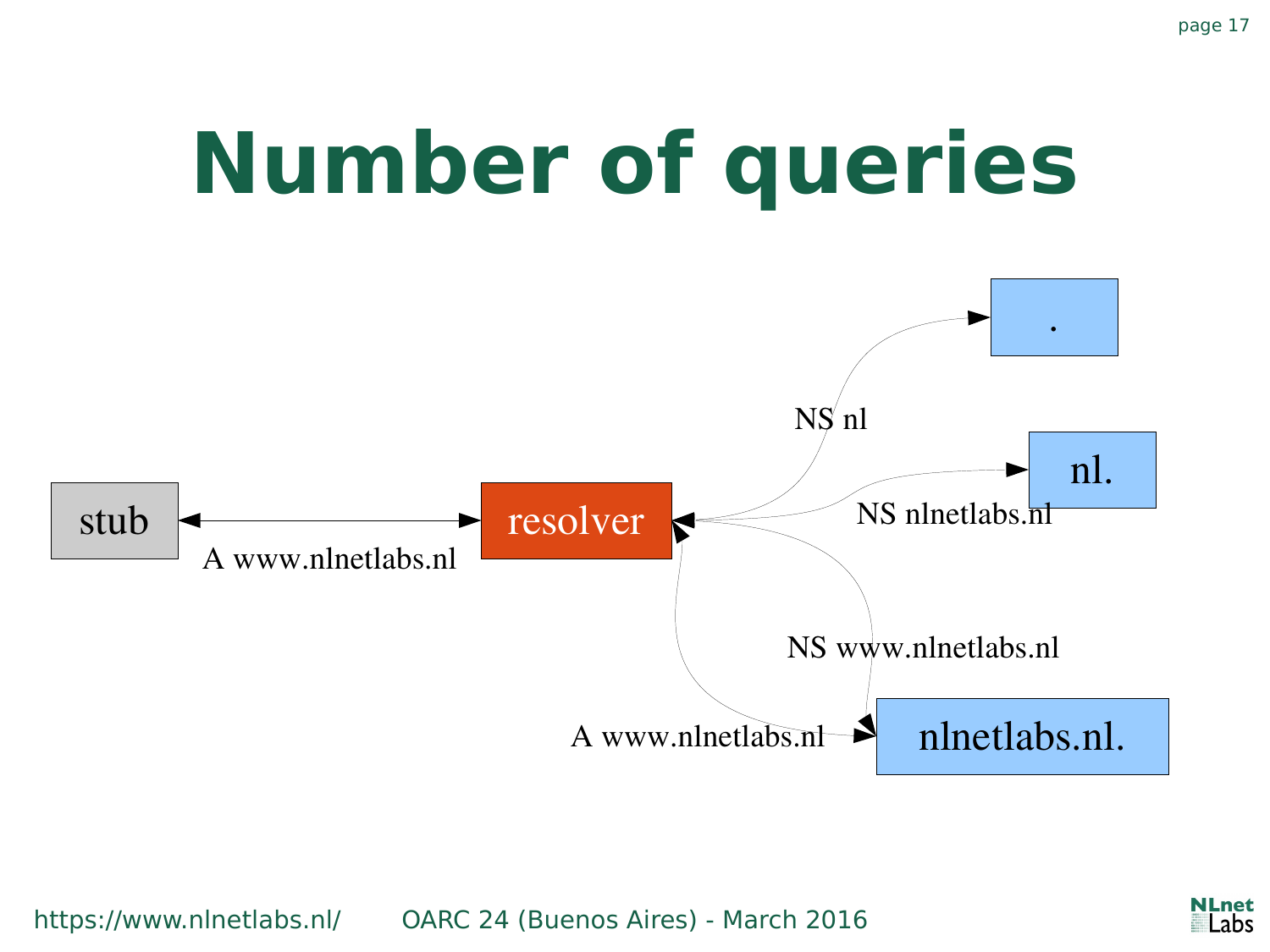# **Number of queries - 2**

- Without QNAME minimisation – Number of zones
- With QNAME minimisation
	- Total number of labels
		- original QNAME, delegations, CNAME, …
	- + number of resolved delegations
	- +1 (original QTYPE query)
		- Except when QTYPE is DS or QTYPE is NS and QNAME not zone apex

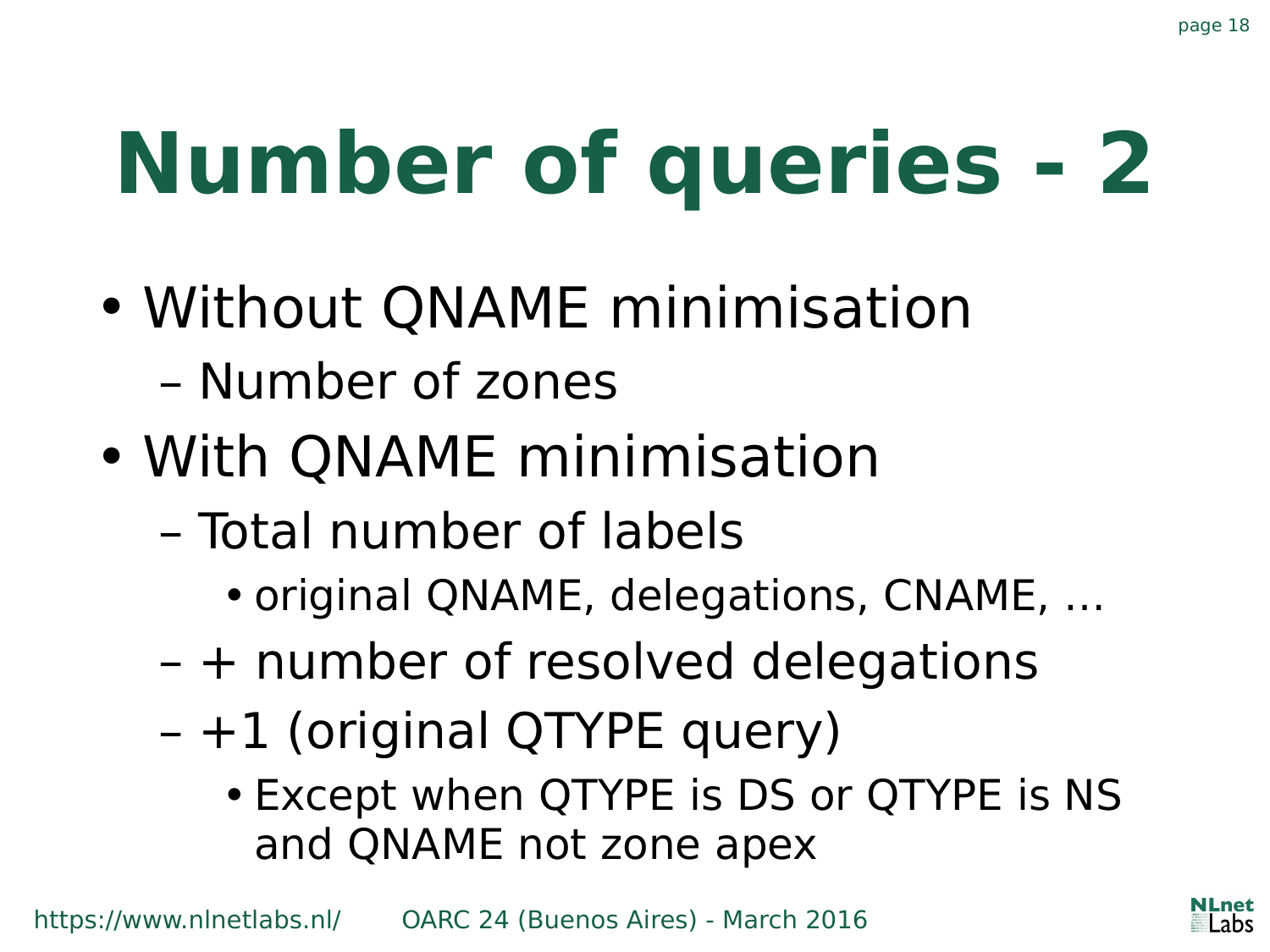# **Number of queries - 3**

- AAAA www.ietf.org
	- 3 labels, 3 zones
	- NS:
		- ns1.ams1.afilias-nst.info.
			- 4 labels, 3 zones
			- +1 query for QTYPE=AAAA
	- CNAME:
		- www.ietf.org.cdn.cloudflare-dnssec.net.
			- 6 labels, 3 zones
			- +1 query for QTYPE=AAAA



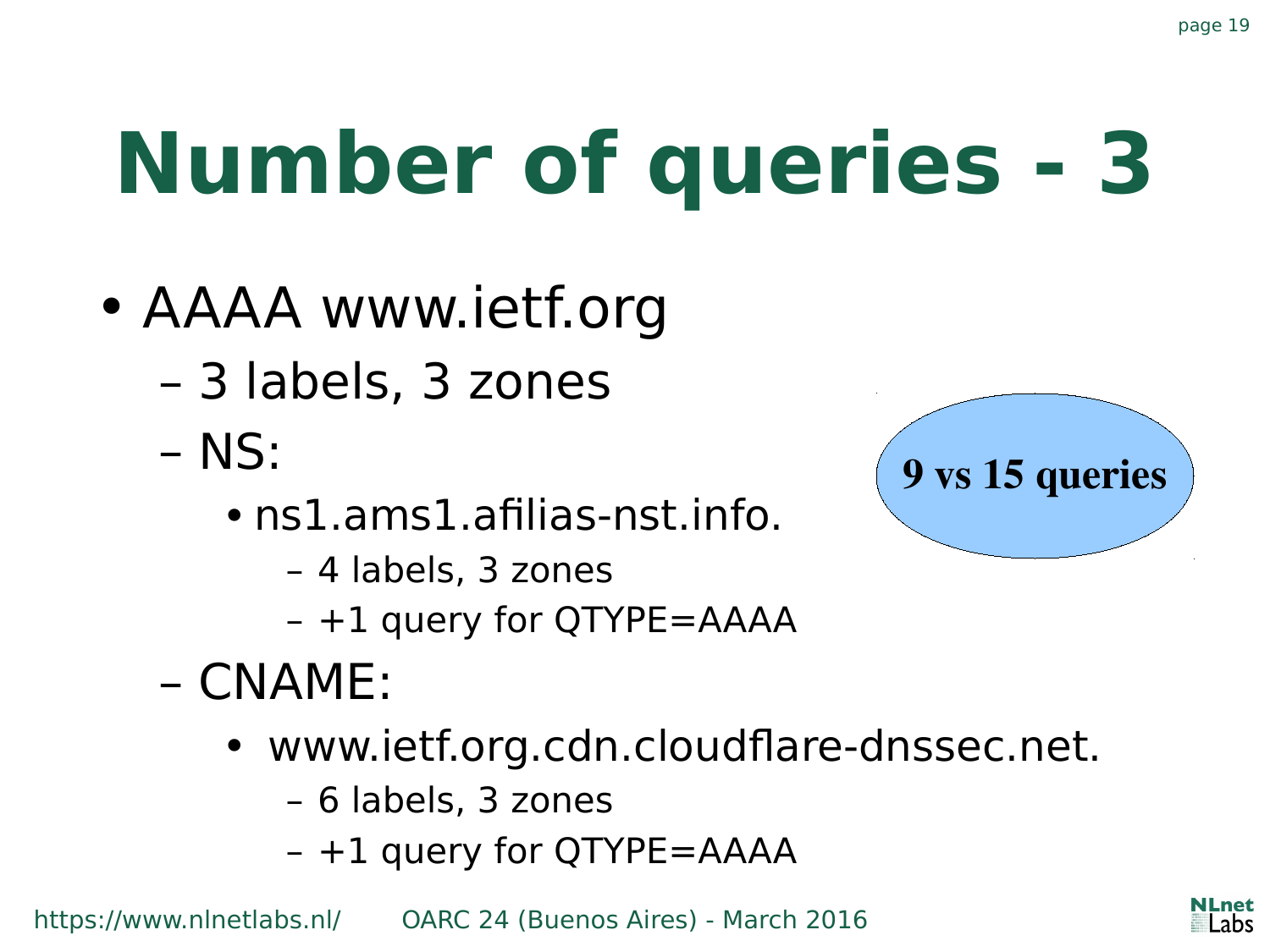#### **Reverse IPv6**

- nlnetlabs.nl reverse IPv6: 0.1.0.0.0.0.0.0.0.0.0.0.1.0.0.0.0.0.0. 0.0.0.0.0.0.0.9.b.4.0.a.2.ip6.arpa.
	- 4 zones
	- 34 labels
- Unbound 1.5.7 "solution": increase IPv6 address by 8 labels every iteration. Start with ip6.arpa.

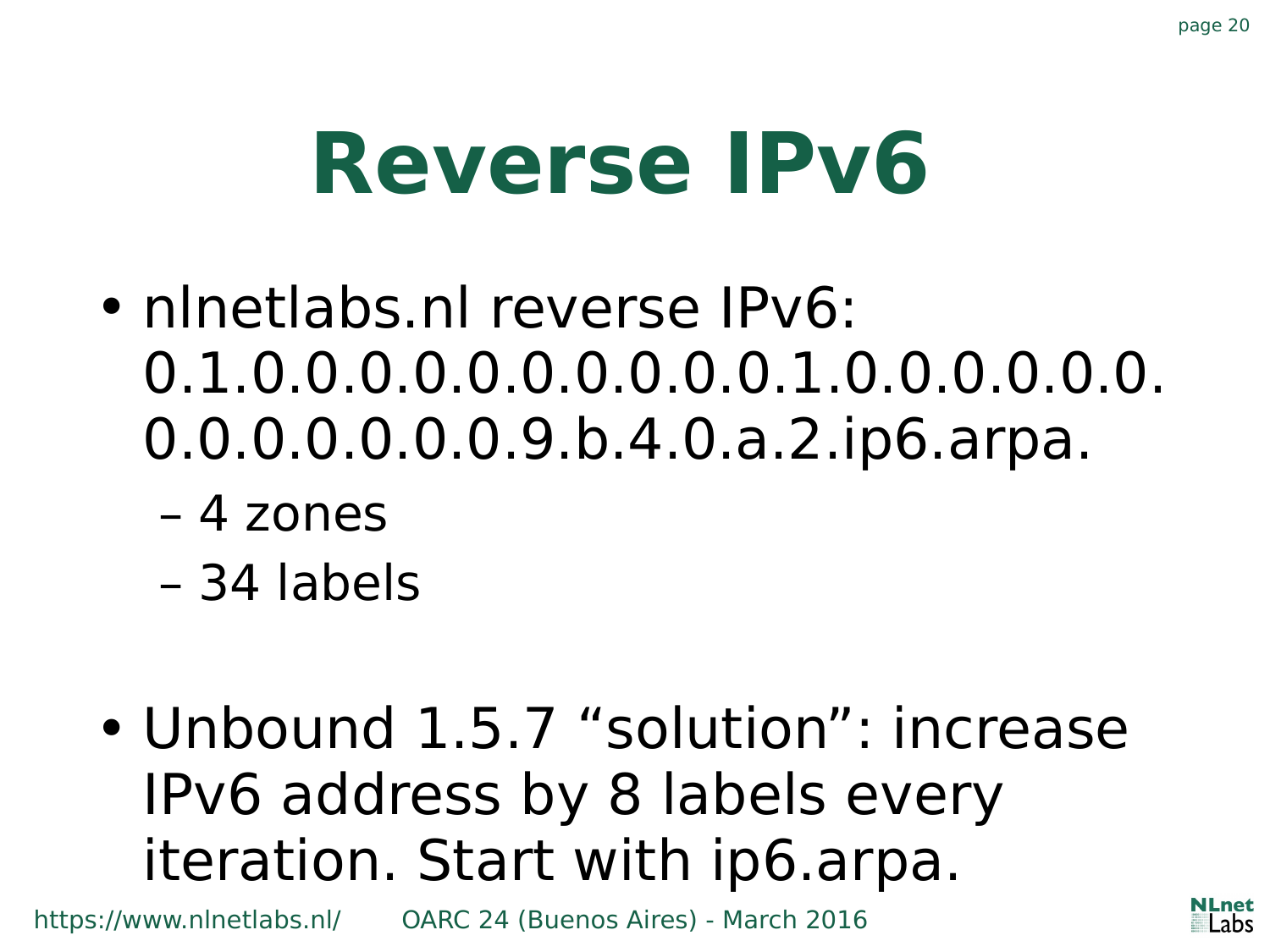# **Other large zones**

- DNSBL, Wildcards(!!)
- Next release:
	- Limit QNAME minimisation iterations to 10
	- Always append one label for the first 4 queries
	- Example, QNAME with 18 labels, appended labels per iteration:
		- $\cdot$  1, 1, 1, 1, 2, 2, 2, 2, 3, 3

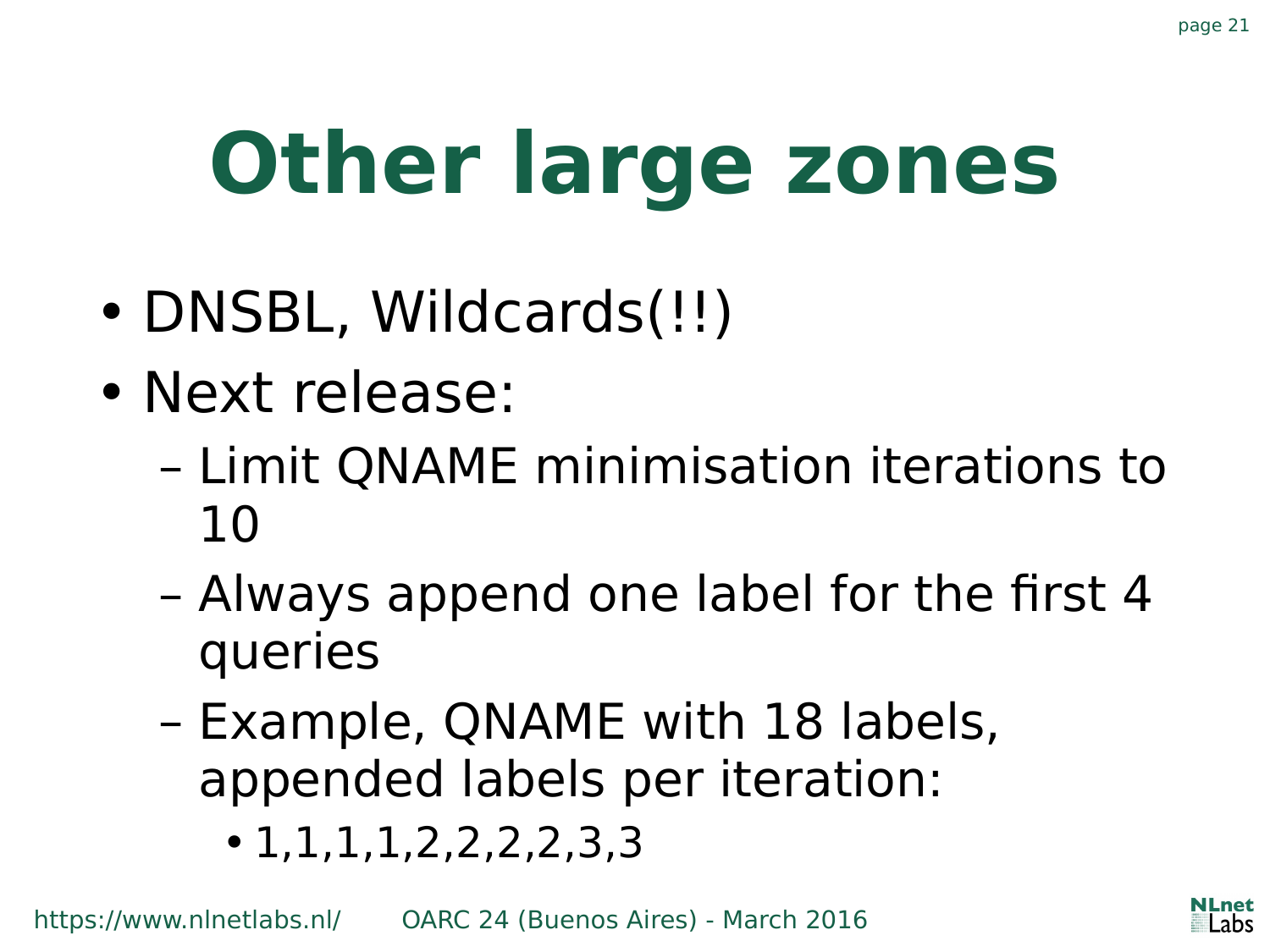## **Forwarding**

- Forwarder will eventually receive full QNAME and QTYPE
	- Except when NXDOMAIN on intermediate query
		- Not with current fall-back
- Forwarder has to do it anyway
	- Minimising minimised queries

#### • **No QNAME minimisation when forwarding query**

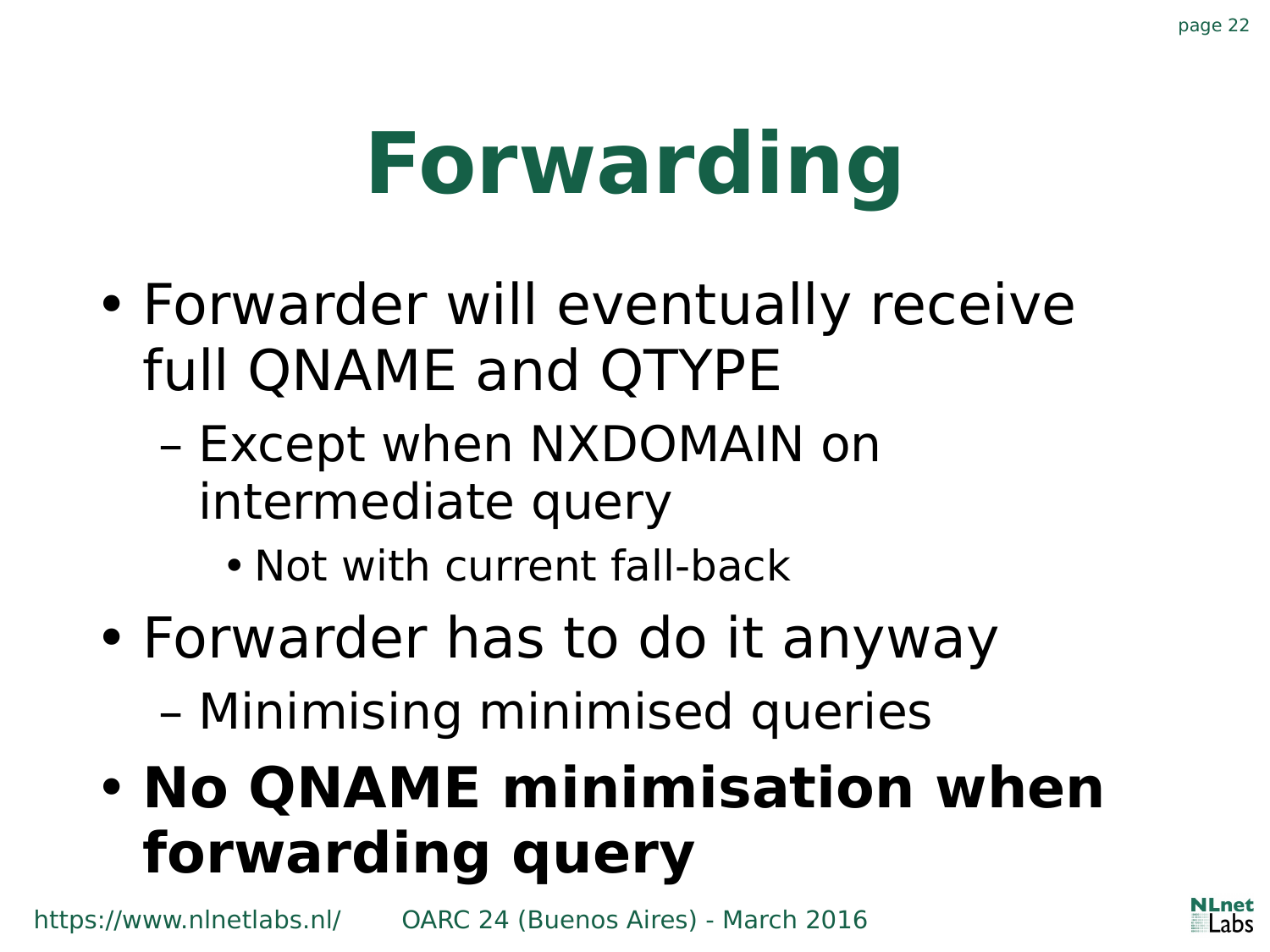#### **Benefits**

- Cache intermediate domain names
	- More specific NXDOMAIN cache
		- draft-vixie-dnsext-resimprove
		- draft-ietf-dnsop-nxdomain-cut
	- Improves privacy and performance
		- No need to perform lookup
		- No need to expose data

```
server:
qname-minimisation: yes
harden-below-nxdomain: yes
```
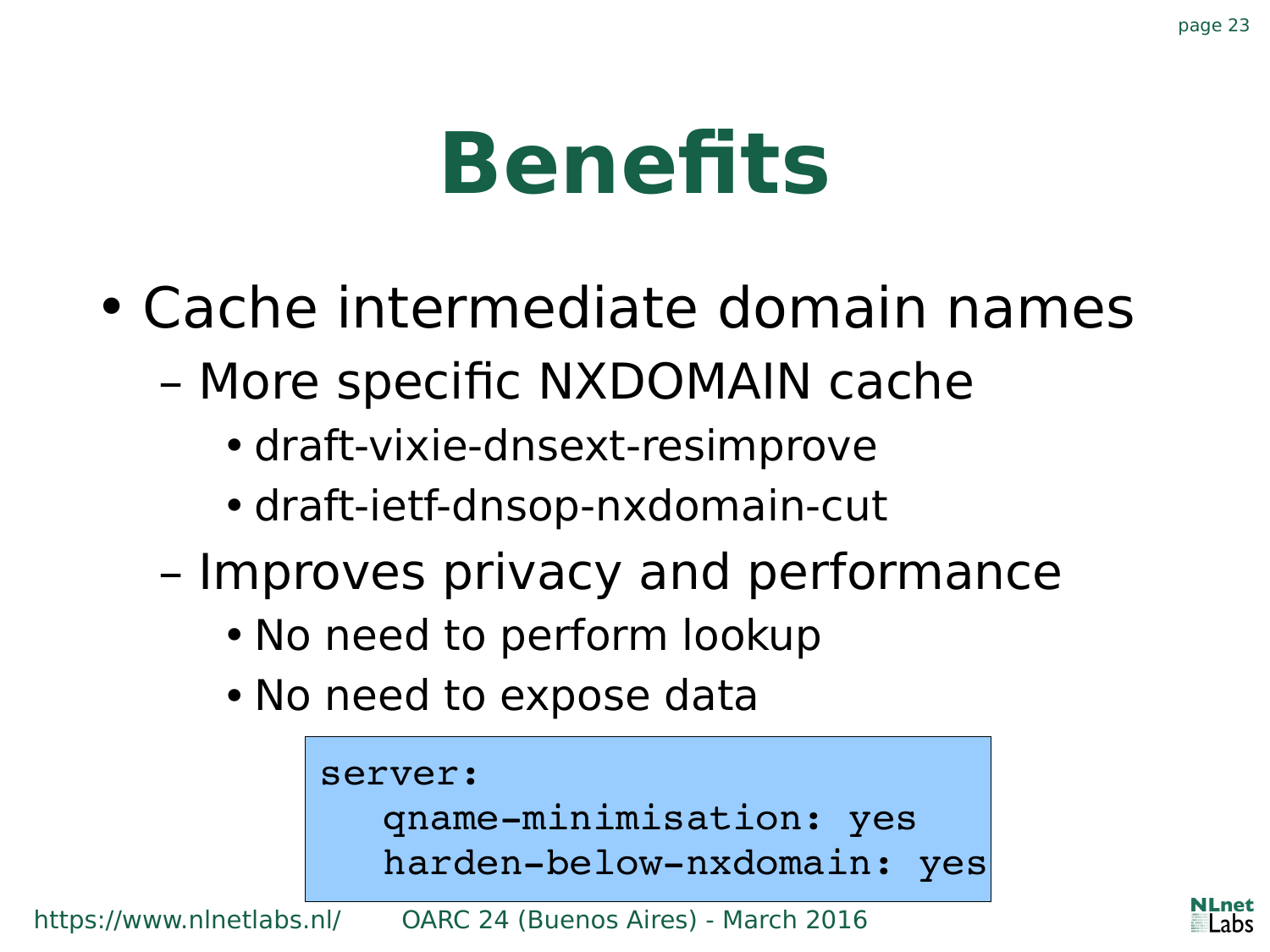#### **Benefits cont.**

- Example queries:
	- Q1: b.nonexistent.
	- Q2: a.b.nonexistent.
	- Q3: c.nonexistent.
- With QNAME minimisation: Q3 NXDOMAIN from cache

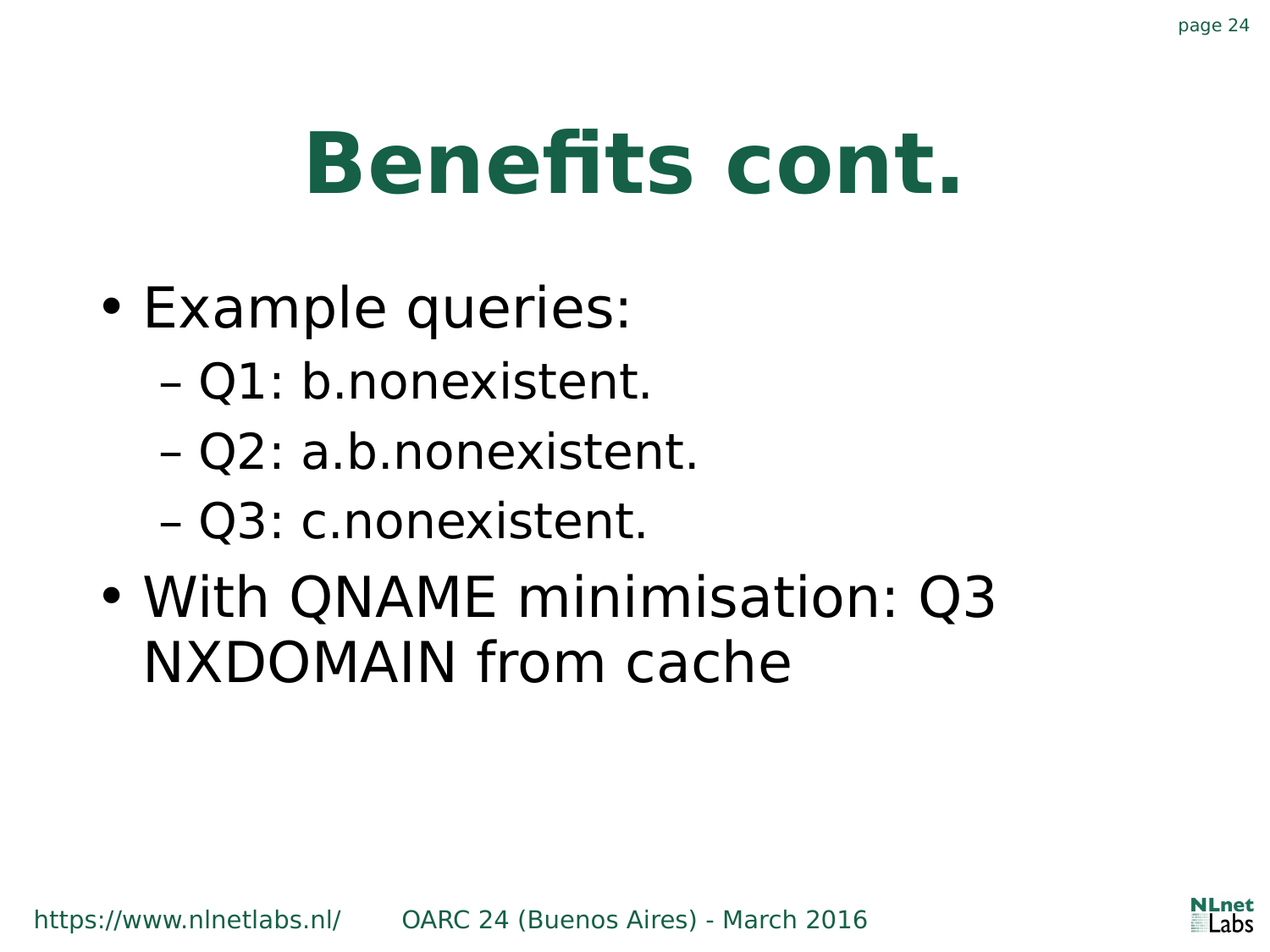

#### \$ drill txt qnamemintest.internet.nl

#### "HOORAY - QNAME minimisation is enabled on your resolver :)!"

"NO - QNAME minimisation is NOT enabled on your resolver :(."



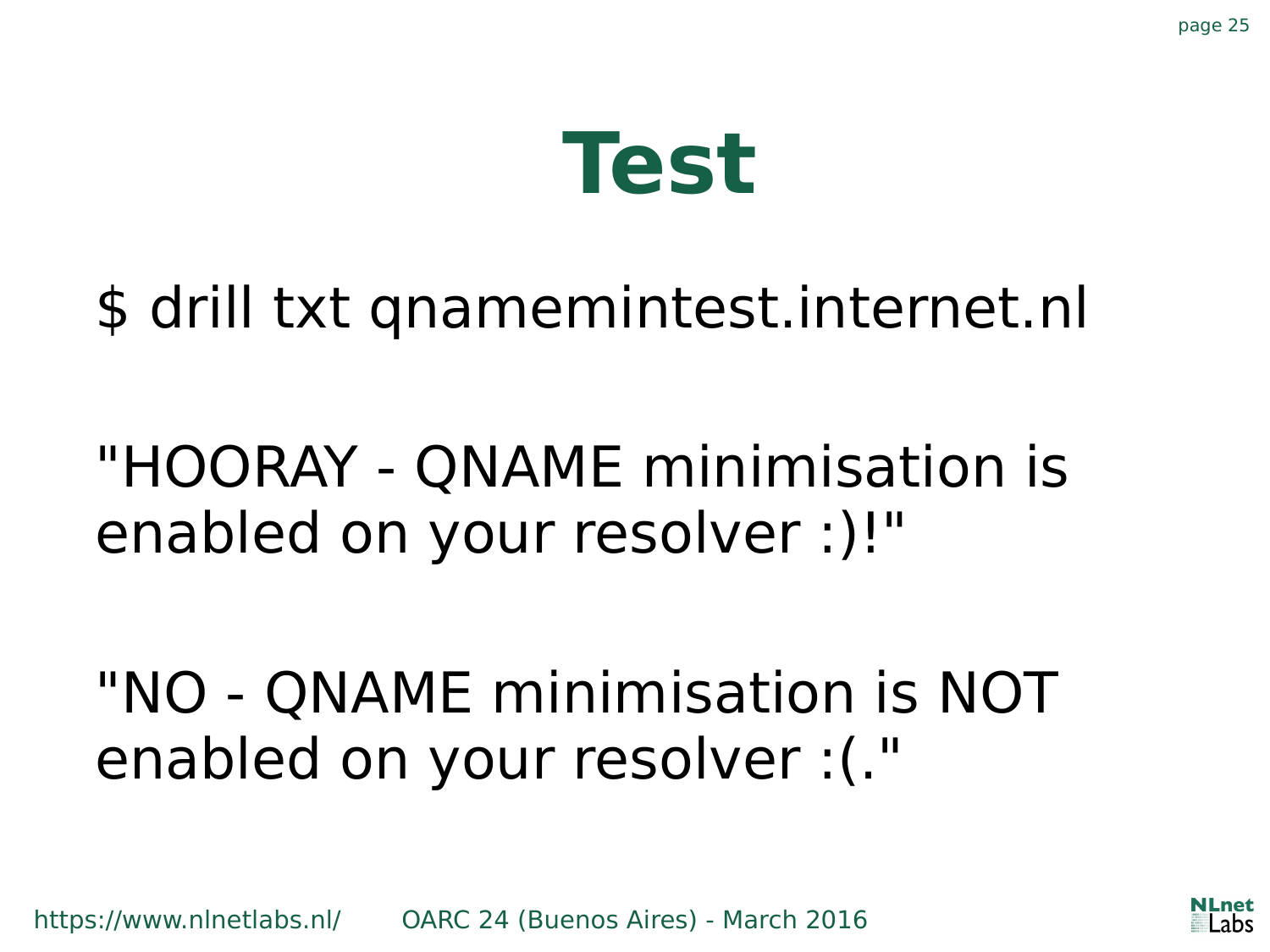#### **More to be done**

- Only minimising data received by authoritative nameservers
- Not on resolvers!
- Not hiding data on the wire! – DPRIVE (stub to resolver)
- No full QNAME fall-back for NXDOMAIN in signed zones?